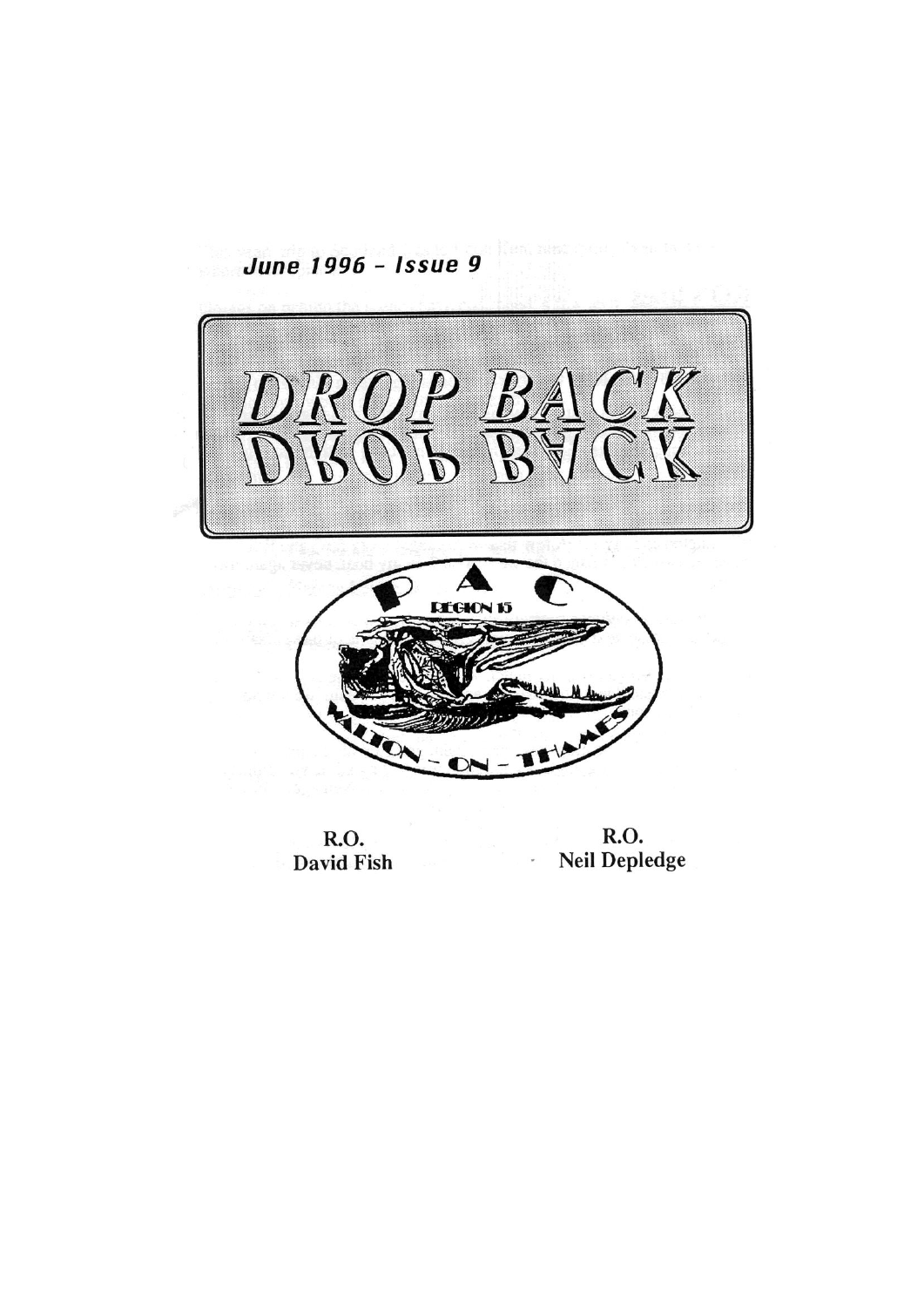# **RO's lines**

Another year gone by (in fact it's 16 months) and a belated 'Dropback' due to a lack of literary contributions. Do I have to beat you with a stick or should we drop the idea? Looking back on the past 12 months or so, my fishing has again been curtailed due to family commitments, although my son is now showing a keen interest, but at the age of 5 I think he would not cope with the cold in winter.

The hardy few travelled north to Loch Lomond in May '95, they were Paul Smith, Robbie Woodford, Malc Jones, Rob Alien, Steve Aldridge, John Whittington and myself. A few fish were caught (very few) and Robbie managed two 19's. I fished the week with 3 on my boat, never again, two is ample.

Fish-ins were sometimes sparsely attended and we will reduce the numbers of these next year. Neil will give more details of these elsewhere.

The Foster an Angler Charity match was moved from the Fens to a Norfolk lake and due to the distance and the type of venue we did not attend as a region.

The Pike Club Convention was, once again, graced with the presence of a few WoT PAC members and a good time was had by all. If you didn't go, you just don't know what you are missing. Thanks to Neil again for the minibus.

We have survived this year at the new venue and this looks fairly secure, so the cheap beer and warm room are here to stay. Again we had a few speakers and it is in hand to arrange some more. Some of the ideas from last year did not reach fruition but a group did go to Slapton Ley in April '95 and all had a good time as well as catching a few fish. I also caught 3rd degree sun bum on the face but that's another story. A second visit was made in April of this year and more than a few fish were caught. On the Saturday 79 fish to 18lbs were shared between 9 anglers (Anthony spent the day in bed due to a disagreement with the local cider), and 38 fish were caught on the Sunday. A red letter weekend indeed. (Form a queue for next year's list).

This year's trip to Scotland was to Loch Ken, read more about that elsewhere in DropBack.

Goings on behind the scenes have continued, a few teach-ins have been supported and the Basingstoke canal pike cull has reared its ugly head again, so we have to continue to defend our corner there.

Neil is constantly moaning that he gets very few articles for 'DropBack' so I thought I would grass a few people up.

Throughout the year we have had several trips, weekend ones and longer. Below is a list of the trips and the names of those who attended. Hopefully this will goad them into putting pen to paper.

March '96 - Fenland weekend Dave Fish, Paul Smith, Ron Parker, Chris Sims, Neil Depledge

April '96 - Slapton Lev weekend

Dave Fish, Robbie Woodford.Paul Smith, Bill Croft, Ron Parker, Chris Sims, Neil Depledge, Steve Aldridge, Jeff Kennett, Anthony Goucher.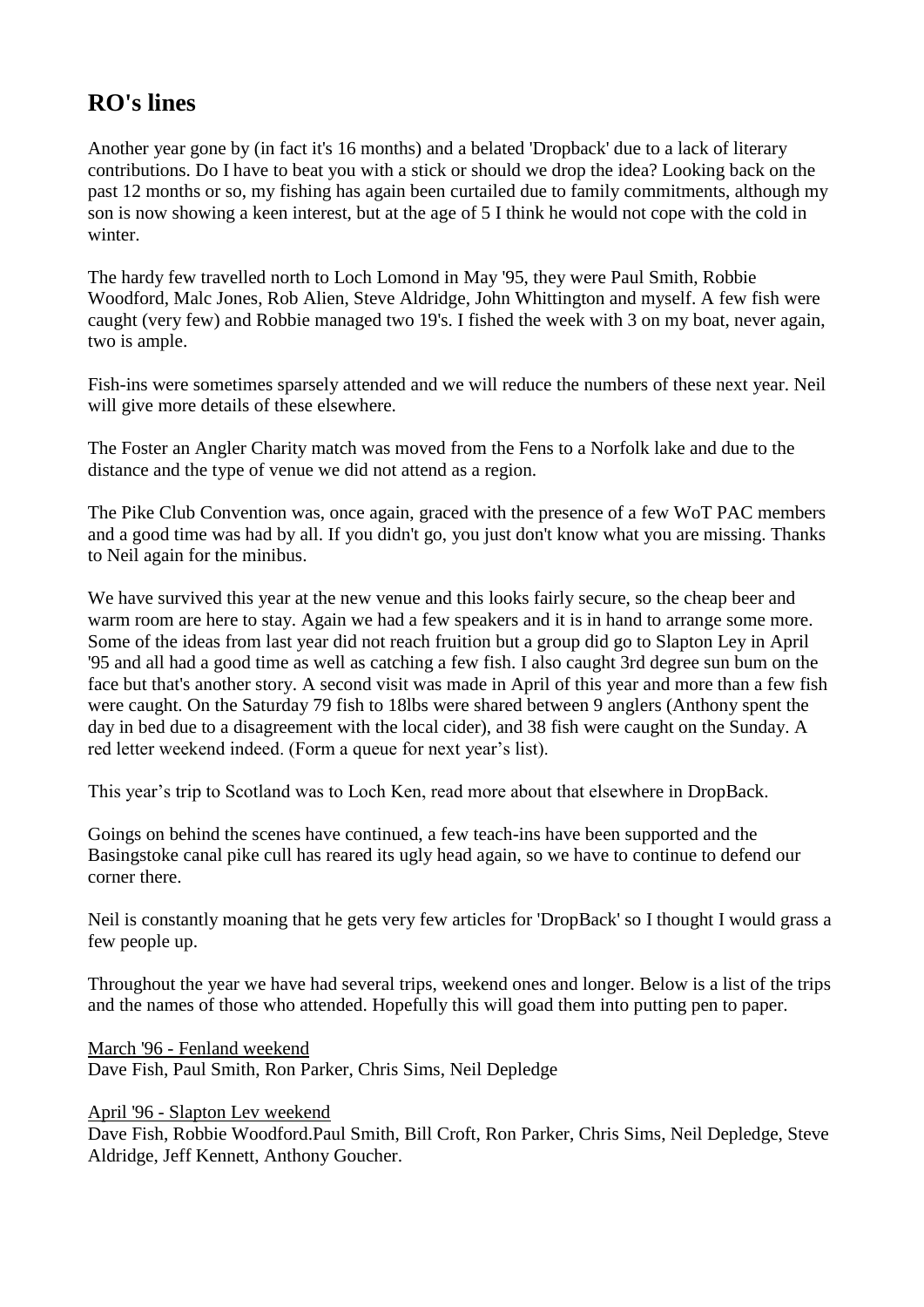May '96 - Loch Ken Dave Fish, Paul Smith, Steve Aldridge, Jeff Kennett, Malc Jones, Marc Spencer, John Whittington,

lan Goodchild, Bill Croft, Robbie Woodford.

Alternatively tell us about a day of your own. Whatever the subject....

## **Just do it!!** (please)

That's all from me, Tight lines for '96/97.

*Dave Fish*

# **The Lure Box (Part 1)**

by *Steve Aldridge*



Hi, welcome to the Lure Box. I am going to try, through the pages of DropBack, to pass on advice and helpful hints to any of you who wish to catch more pike (or at least try to) by fishing with lures.

I don't pretend to be an expert but I do try to keep up to date with all the latest developments and techniques in the lure world and will attempt to pass this on to you. In this first issue I will be looking at surface fishing baits or what the Americans refer to as Top Water fishing. I think that this is a better description as so I will use this term throughout.

In general Top water fishing works best from spring until early autumn, although I have caught fish off the top right into the winter.

Lures for Top water fishing fall into three main categories; Plugs, Buzzbaits and Softbaits. Plugs include all those weird and wonderful lures such as crawlers, poppers, chuggers, darters and propbaits. Buzzbaits look similar to spinbaits but instead of having a Willow or Colorado blade, they have an inline buzz blade fixed to the top arm of the lure. It is this buzz blade that gives the lure its lift to keep it on the surface when being retrieved. Softbaits include lures such as the Scum

Frog, the Thunder Toad and the Jerk, these lures are made of soft rubber and are virtually weedless, allowing them to be fished right through dense weed cover.

Spinbaits can also be worked on the surface or subsurface by holding your rod tip up high and winding in at quite a fast rate until the lure breaks surface and then slowing down until the spinbait just bulges the surface, I have caught many pike using this method.

Listed at the top of the next page are some of the surface lures that have worked for me.

> Plugs Riplin Redfin Thin Fin Sara Spook Devils Horse Hula Popper



Jitterbug Crazy Crawler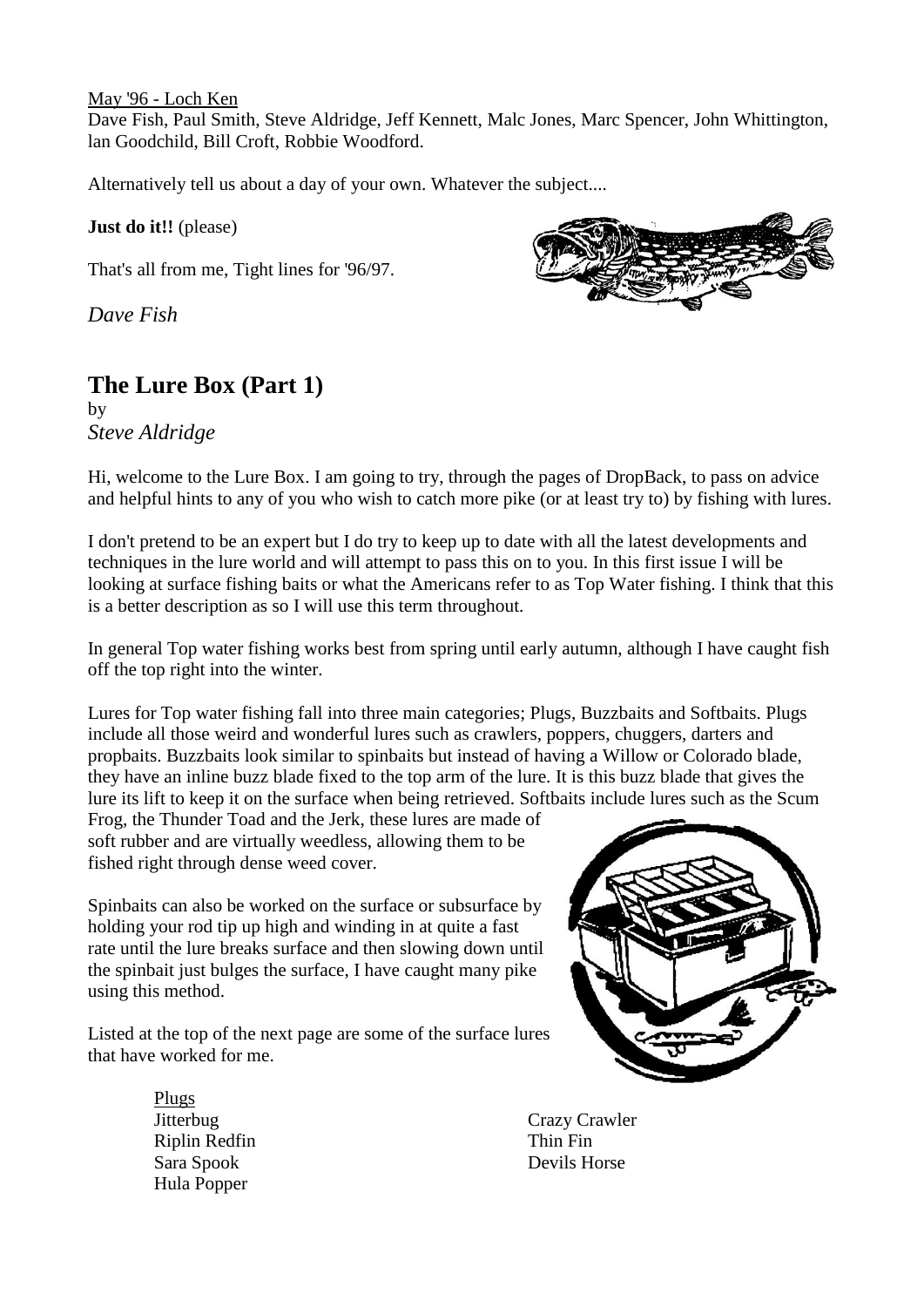| <b>BuzzBaits</b>           |                              |
|----------------------------|------------------------------|
| Clacker                    | <b>Twin Beater</b>           |
| <b>Floating Buzzbait</b>   | Hornet (inline spinner)      |
| Moss Boss (weedless spoon) | Any small to medium spinbait |
| Softbaits                  |                              |

Scum Frog Jerk Rat

I have found that you have to be prepared to chop and change until you find the right combination of colour, action and speed of retrieve. Jeff Kennett and I have spent a great deal of time Top water fishing on our club lakes and have found that some days you retrieve as fast as you can and on other days you barely move the lure. The base colour of the lure is, I feel, not as important as the shade or tone. I find that black or dark shades are very good, this is probably because the pikes' eyes are especially suited to locating prey above it and black or dark colours produce the most definite silhouette, this is especially important in poor light conditions.

Two other important aspects of topwater lures are Vibration and Action, any lure which either rattles or has vibratory blades is a plus in most situations.

So to sum up:

- 1. You can never fish topwater lures too slowly.
- 2. Dark coloured lures seem to be best, but don't be afraid to experiment.
- 3. Be careful at the end of your retrieve, pike will often follow the lure right to the rod tip, taking the lure just at the last moment.
- 4. Use weedless lures in and around weeds and lily pads, don't be afraid to fish right through the pads.
- 5. Don't stand too close to the bank, fish can be resting very close to the bank. Make your first few casts from a position several feet back from the edge of the water.

So, if you have any waters that allow summer piking, give topwater lures a go, I guarantee when you have caught your first topwater pike you will find yourself "hooked", it really is the most exciting way of taking pike. As for me I'm off to Scotland with some of the lads and, yes, I will be taking my lures with me. I'll tell you how I got on next time. So tight lines and keep on plugging.

\* \* \* \* \* \* \* \* \* \* \* \* \* \* \* \* \* \* \* \* \* \* \* \*

# **Across the Atlantic for that other species**

In my fourteen years or so as a specialist angler I have fished exclusively for carp and pike with varying success. In that time I've enjoyed many trips to Holland, some to France and have always enjoyed my trips across the Channel in continental Europe. Actually I don't believe in luck per se, but that's another story.

Despite being widely travelled across the British Airways network, I had never pursued my fishing interests outside of Europe until March of last year, when I was invited over to Washington DC to fish for carp – there you are, I've said it - Carp - wasn't too bad was it?

Without going in to too much detail I 'met' my host, Pat Kerwin, via CompuServe which is similar to the Internet. Between us we had cultivated a group of Specimen Carp and Pike anglers from across Europe and the States - all communicating electronically and, equally importantly, meeting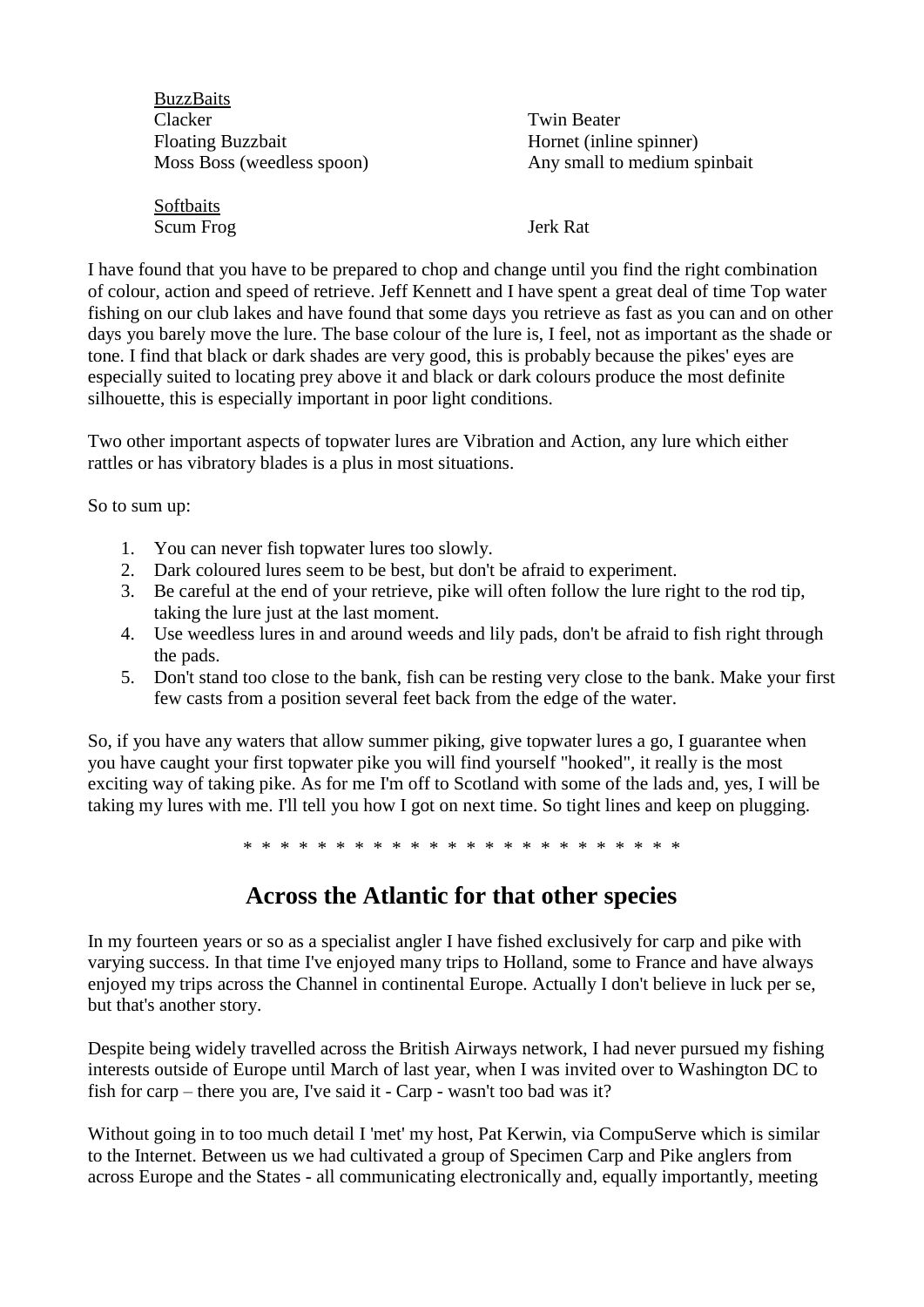from time to time to actually fish, dammit! Paul Ockendon from Peterborough was keen to join me on this trip and a date was agreed at the end of March '95.

To cut a long story short I got a pair of Andy Little Telecarps – highly recommended, incidentally from a sale at Penge Angling and started to plan what I was going to take. In the end I took a large suitcase and managed to cram in a rucksack, small Lafuma chair, dismembered rod-pod, buzzer bars and my usual small tackle box, together with a pile thermal suit-thank heavens!

I am a confirmed believer that most anglers take far too much gear with them and that we can all manage with a lot less kit. My Fox Microns, rods, baitrunners Canon EOS and video camera were all part of my hand luggage and I must admit I was obliged to rely on Paul's landing net - there was no point in duplicating tackle under the circumstances.

Bait, of course, is always a consideration and Pat said he would supply maize locally while Paul blagged us a freebie pillow of strawberry yogurt shelf-life boillies from a company that wanted us to bring back a fish- finder from the Cabelas' catalogue. I had reservations about successfully negotiating US customs with these dubious looking baits but in the event needn't have worried. Monster crab boillies would have been another matter altogether of course! On my next trip I will rely totally on maize - and why not, at 10 bucks a sack?

We flew into Dulles International and picked up a V8 rental car for silly money per week from Alamo and drove off to Pat's place near Capitol Hill. The following day we spent 17 minutes sight seeing and scrambled down to the/ waterside to start our first session in the tidal basin which is fed by the Potomac river. We could easily have spent, ooh I don't know, maybe an hour more sight seeing but you've got to have your priorities sorted, don't you? Seriously though, it is a beautifully laid out city with plenty to offer the tourist and, I understand, the highest murder rate per capita in the US. But I can assure you that although I was there almost a week I never murdered anyone which just goes to show you!

This first session was a blank despite us having seen carp rolling but it was an interesting place to fish opposite the Jefferson Memorial and the Washington Monument, with the White House no more than a mile away. We had already bought our permits from the Harbour Police at the outrageous price of \$7.50 per annum. It was a bit like fishing in Hyde Park with lots of tourists circulating, having come miles to see the capitals famous cherry blossoms in full bloom. It has to be said that the Americans were totally freaked by our gear and if I ever fish the tidal basin again I shall hand out fact sheets to save my voice. The Americans are genuinely hospitable and a lot of well meaning nut largely useless advice was offered, considered and rejected. By and large they simply have no idea of the presence of carp or what superb sport they offer - I know that this will surely change.

Anyway the following day saw us settling into one of Pat's favourite swims on the river proper opposite Roosevelt Island with our backs towards Virginia, about 100 yds away. The river here is tidal and the water under our rod tips up to 15 ft deep, if I remember right, gradually becoming shallower towards the margins of the island which were beyond our casting abilities. I could tell you an untruth - that I used a secret rig and a bait with secret additives given to me by a professor of piscine nutrition. In reality a simple running leger was deployed with a braided hooklink, size 6 hook furnished with a longer than usual hair threaded with 5 or 6 grains of Pat's maize. Loose feed was simply chucked in by hand.

We did try boillies further away from the bank but these only attracted Channel catfish - the biggest we landed being a whimsy over 6lbs. After a few hours it became apparent that the fish were coming to one or two rods amongst our battery of six and we quickly decided to share runs and this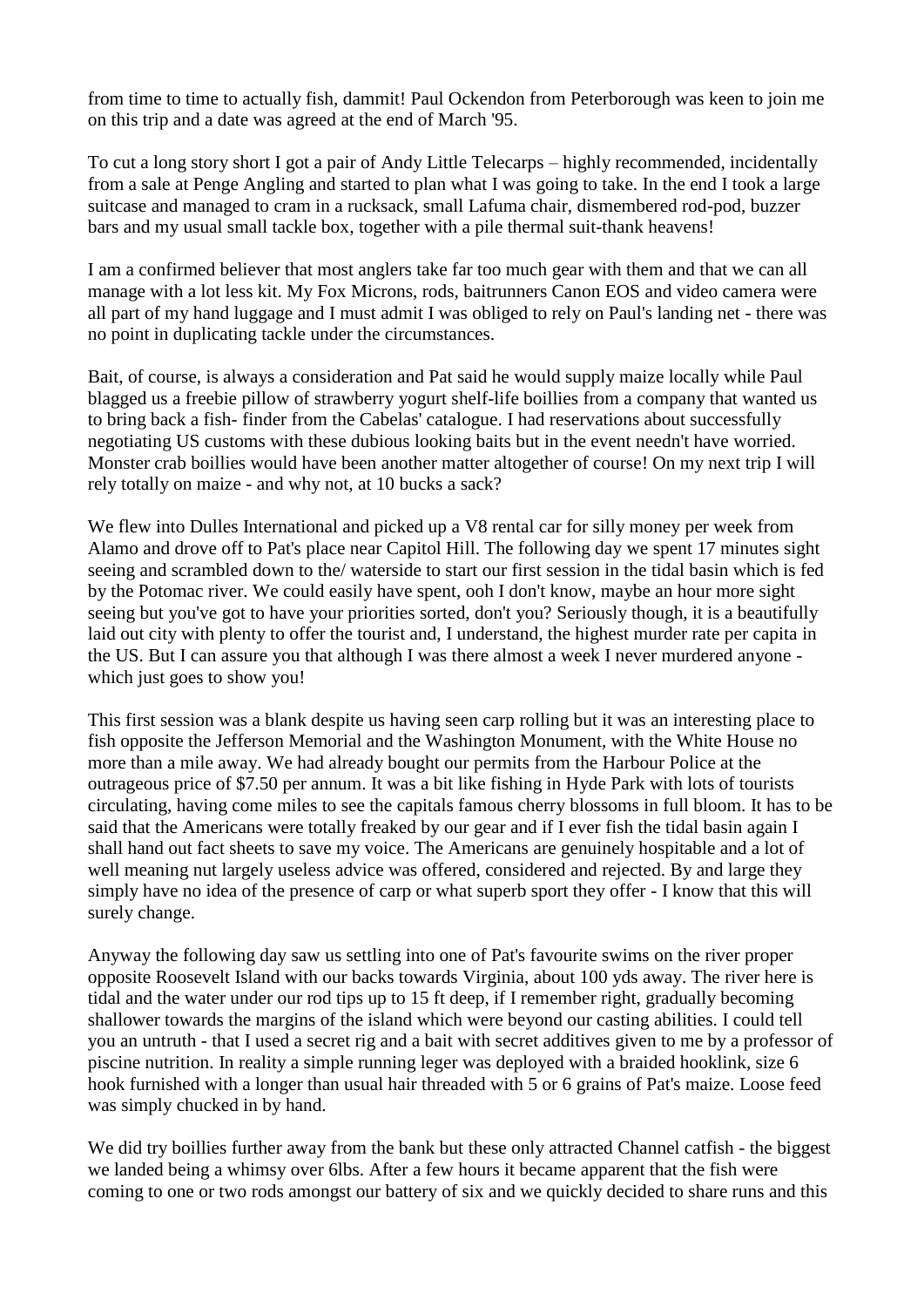made a significant contribution to everyone's enjoyment and I would seriously recommend this to anyone fishing a new water in foreign parts. I would certainly do it again.

We caught many carp over the following days and most were taken at the turn of the tides - all were commons and the biggest to me of just over 16lbs. The place is simply stuffed with carp and like a Princess kissing a lot of frogs to meet her Prince we could expect to catch a lot of doubles before the twenties showed. Being late March the wind was blowing most of the time and I was very grateful for my thermals under my Barbour in the absence of an umbrella. After we left the weather warmed up and Pat promptly got amongst those twenties.

I have become a member of the Carp Anglers Group in the USA and plan to attend the Potomac Fish-in in April before driving north to New Jersey and Connecticut to meet some ex-Pat Brits from the 'Net' to try out their waters.

Accommodation, car rental, fuel and food are very good value in the States and transatlantic air fares are no longer the hurdle they used to be. If you fancy something-different, why not consider the USA for your next fishing holiday?

See you on the bankside sometime soon............

*Andy Longfellow*

# **A review of the facts and figures of the fish-ins 1995/96.**

New Road 1st Oct Seven fished and 5 caught Malc Jones  $16$  lbs  $+$ Peter Holford 15lbs l0ozs Paul Smith 14lbs 2ozs on a deadbait. New personal best - first 'Double'. Neil Depledge 4lbs + on a roach livebait Bill Croft about 19ozs on a livebait.

Brooklands Lake 29th Oct Ten fished and 9 caught Neil Depledge 21lbs 02ozs, 7lbs 11ozs, 6lbs+, 31bs+, plus 3 fish lost Steve Aldridge 7lb+, 7lb+, 4lb+, 4lb+ Bill Croft 5lbs+, 4lbs+ Peter Holford 15lbs 04ozs, 13lbs 09ozs Andy Nicholls 7lbs 05 ozs, 2lb+ Dave Ouseley 8lbs 07ozs, 6lbs, 51bs+ Ron Parker 4lbs+, 3lbs+ Paul Smith 13lbs 14ozs, 6lbs+ Robbie Woodford 5lbs+, 4lbs+

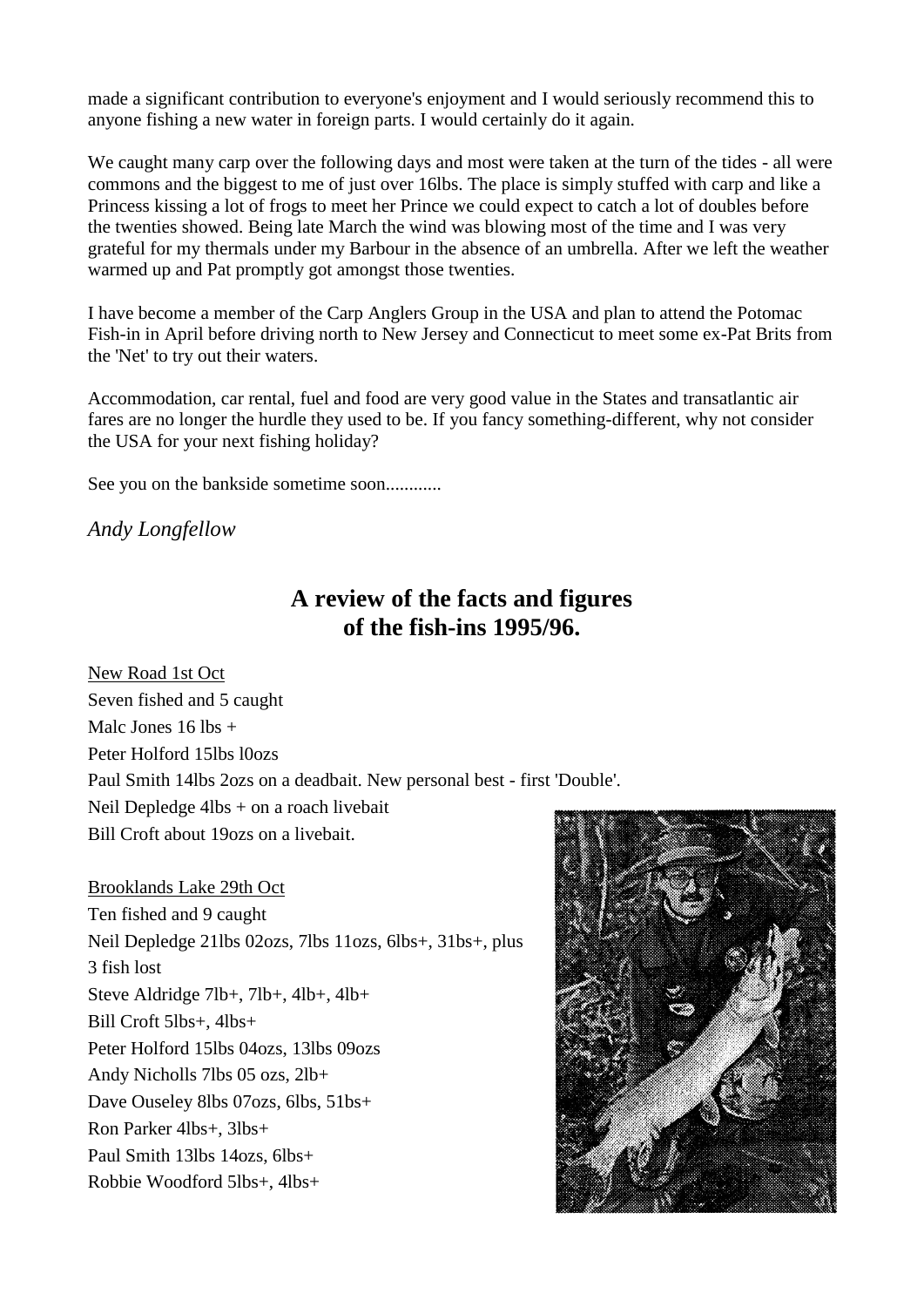The tenth angler was Chris Sims who unfortunately missed both of his runs. Neil Depledge - Best fish caught at a Fish-In - 211bs 2ozs

## Sheepwalk pit 12th Nov

Only Neil and Andy fished and had a pleasant day chatting and drinking tea.

## Wraysbury II 26th Nov

On a wet and windy day 9 fished and saw nothing but birds all day, except for landed a fish of 13lbs 8ozs.

## Broadlands 21st Jan

This trip had to be cancelled at short notice due to a pike match being held at the venue. Several of us descended on New Road Pit and most caught. The biggest fish of about 17lbs was caught by Andy Nichols.

## Papercourt Charity Match 18<sup>th</sup> Feb.

Disappointingly only 17 anglers turned up, though this was boosted to 20 by Robbie and 2 S-W London lads going home for their gear. Six anglers caught 8 fish between them. The winner was Kevin West from the SW region with a total of 12lbs 7ozs 2nd Dave Field - 9lbs 4ozs 3rd John Byrne - 8lbs 12ozs 4th John McMorrow - 8lbs 6ozs 5th Dave White - 7lbs 6ozs 6th Bo Fenner - 2lbs 14ozs

# A cheque for £100 was sent to Second Chance (Foster an Angler).

## Burwood Park 3rd March

Eight of us fished amongst the splendours of the Burwood Park estate but sadly the fish didn't make an appearance. The only sign of action was a drop back on Big John's legered sprat but after carefully feeling for the fish he retrieved his hook to find just a small piece of the sprat's tail fin.

## Fens weekend 9 - 10th March

Not an official Fish-In but a trip by 5 of us who were very kindly housed by Dave Fish's Dad. On the Saturday Neil caught a fish of about 3lbs within a minute of his bait hitting the water. This was followed later in the day by one of 15lbs 02ozs. Dave had three fish the biggest 15lbs 06ozs, plus two jacks,

Chris Sims had a fish of just over 10lbs plus a smaller one, Ron Parker had a pair of jacks and Paul Smith blanked.

On the Sunday we all blanked in the morning, but things changed in the afternoon. The highlight was Dave catching a fish of about 14lbs. It was safely returned and before he completed re-baiting, his second float shot away and a second fish was on. Amazingly, it was the same fish! Most of us have heard of fish being caught more than once on the same day but has anyone caught the same fish twice in less than ten minutes.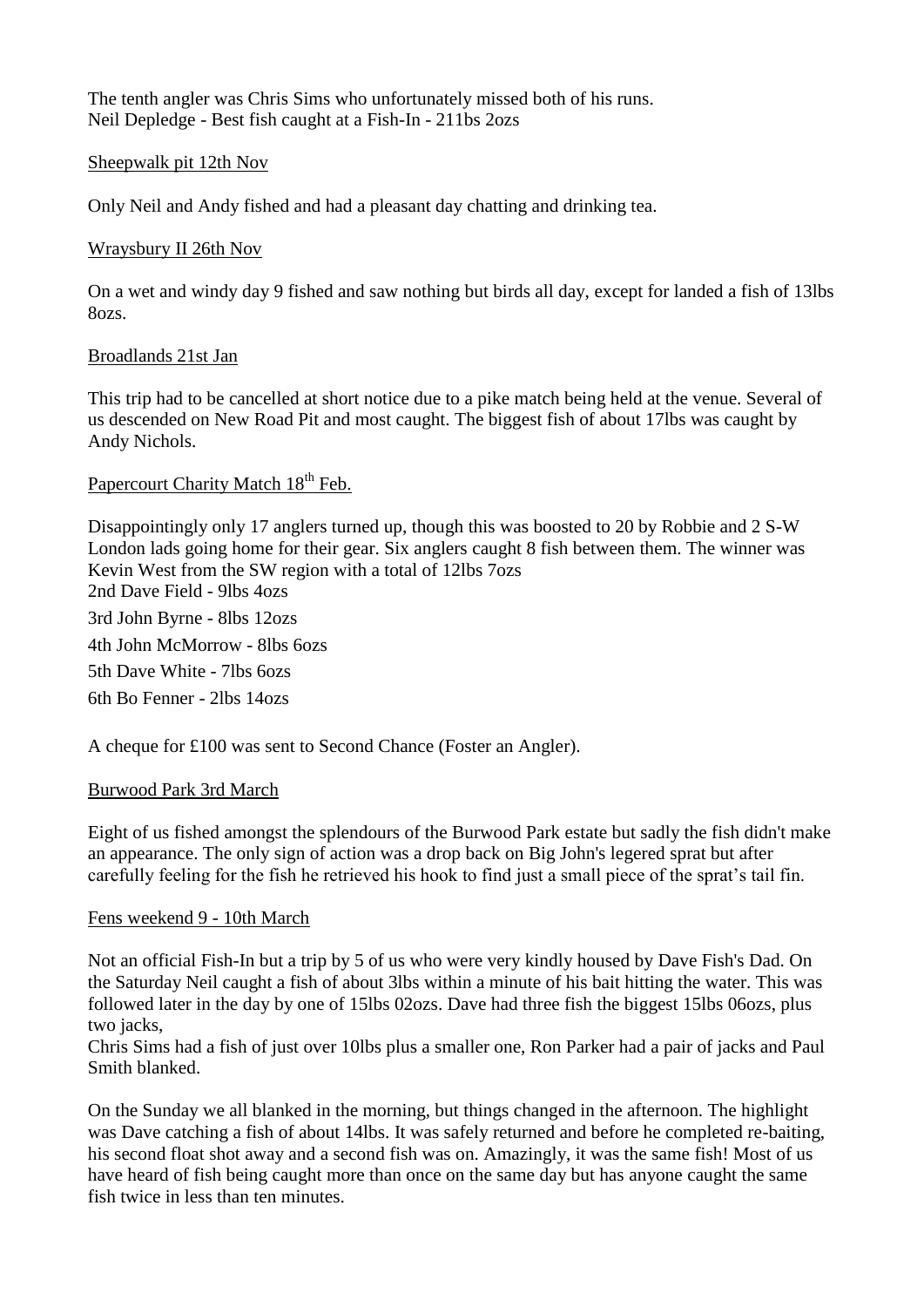Chris had a jack and Neil caught 2 micro pike that would have barely disturbed the scales. Paul maintained his consistent record and Ron had to be satisfied with telephoning the girlfriend on his mobile.

Due to the relatively poor attendance at some of this year's fish-ins we have cut back on the number of trips. We have arranged one trip per month which will give members more scope to fish their own favourite waters and still attend. For details see the back page.

# **Scotland '96**

It was decided that this year we would visit Loch Ken as opposed to Loch Lomond and consequently a change in accommodation, as there is a caravan park right on the Loch side at Parton. I arranged for two 6 - berth caravans for the week 11th to 18th May. There were originally 9 of us going but at the last minute Paul Smith decided to join us and crew on my boat, the reason being for his late decision was his University exams, fortunately the last one was on the 10th (He's now off until October, it's alright for some!)

This worked well as everybody was partnered, Me and Paul, Ian Goddard and John Whittington, Robbie Woodford and Bill Crofts, Steve Aldridge and Jeff Kennett and Malc Jones and Marc Spencer. Bill, Malc and I took our own boats and we hired two from a local boatyard. It was planned to sleep five in each caravan, as there were four single beds and a double in each van.

The preparations for my group, Steve and Jeff were travelling up in my car along with Paul, began on Friday and everything was packed except for the deadbaits and livebaits.

Saturday morning 4 am found us retrieving the livebaits, 150 rainbow and brown trout and placing them in the tank in the car. The pump was rigged and we were ready. We were due to meet the others at 5am near junction 11 of the M25 but were slightly late (not my fault). We then set off on an uneventful journey, stopping just twice, once for food and once for fuel. Making good time we arrived at the Loch at about 12-45.

We checked in, paid our boat licences and mooring fees and went to the caravans which were palatial and I must admit to being concerned that we might mess them up. These concerns proved groundless as some simple rules were laid down and everyone followed them.

The boats were unloaded and launched at the nearby slipway and I then took Steve, Jeff, Ian and John to the Loch Ken marina to get their boats. The boats they had hired were fibreglass with front cuddys and Seagull outboards. They were like floating gin palaces compared to the rubbish you get on Loch Lomond. The only pain was that Seagull outboards don't have a neutral or reverse. Still, you can't have it all and at least if the weather turned nasty they could shelter from it. I left them to it and went back to sort out my own boat. Everything was ready, the rods made up, bait sorted, food stowed and we were ready for the morrow. A few beers at the van followed by a shower and eight of us set off for Castle Douglas to get some food. We found a Chinese that could fit all of us in and had a mega scoff. Robbie and Ian were too tired to join us and had gone straight to bed. We were not too late as it had been a long day. No sooner had my head hit the pillow than the alarm went off. 4 am, up and at 'em. A quick brew and Paul and I were ready, mind you, so was everyone else. We pushed off from the bank and were off down the Loch.

Everybody had different ideas; they all had copies of the admiralty charts which I had supplied. Paul and I headed for the boat house bay and island. We didn't rush and had the fish finder on all the time as we zig-zagged towards our destination. The water level of the Loch was very low as we arrived at the bay and anchored between the island and a reed bed on the Loch shore. Paul fished to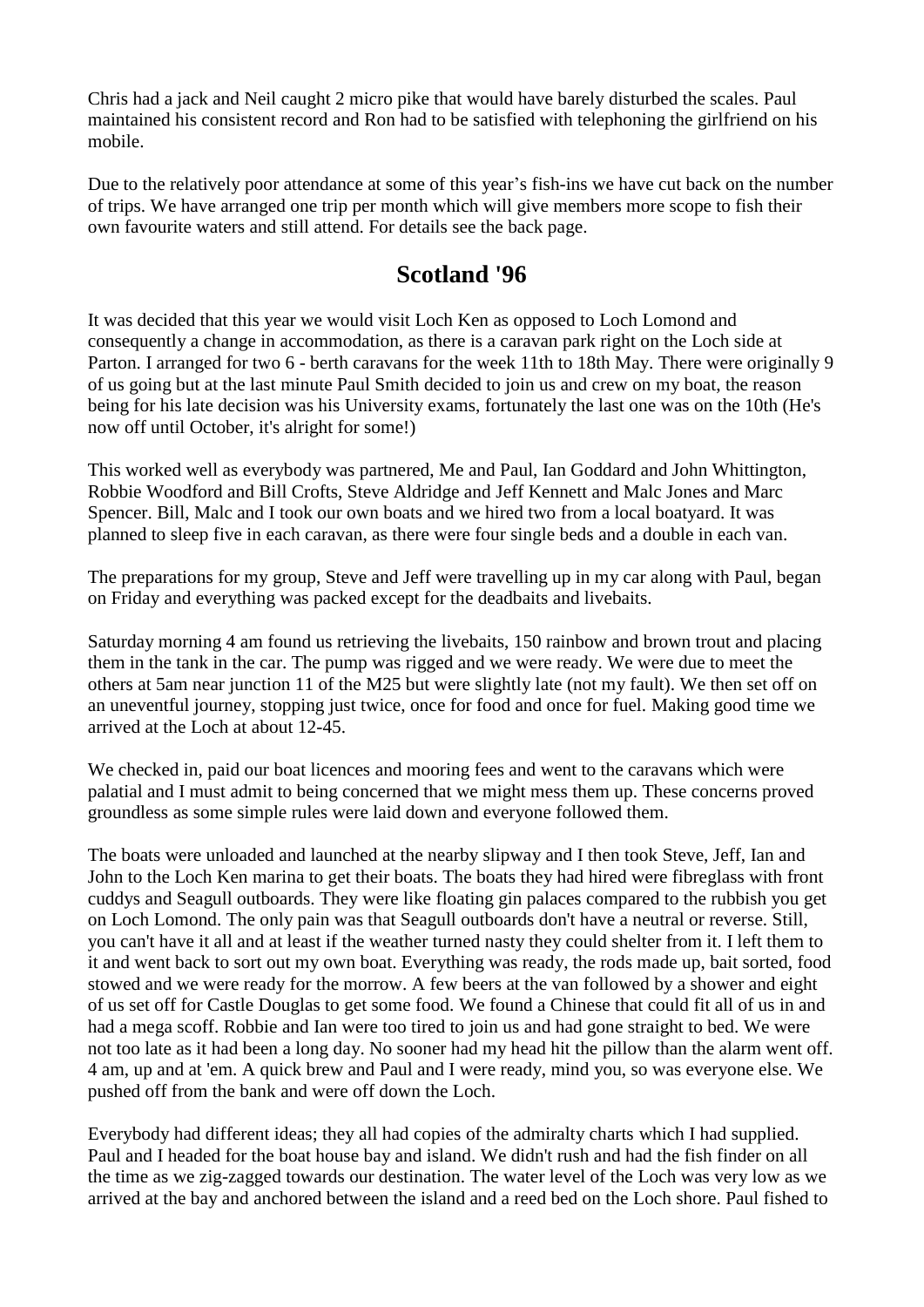the reed bed and I fished to the island. First blood went to Paul, a fish of about 5lbs on a smelt, then another, then a dropped run, then another dropped run. Then one was hooked, a small fish about three pounds, then another about the same size. This soon became the pattern, land a few, miss a few. Then we experienced dropped runs on paternostered baits. We moved around a lot, an hour here and hour there, but everywhere was the same.

Throughout the day we drank copious amounts of tea and ate loads of sausage and bacon sarnies, returning to the caravan at about 3.30 pm. I had to light the oven for the jacket potatoes, as I had volunteered to cook for the 'van, this was cheating really as I had brought along a large slow cooker and all I had to do was chuck in the food in the morning, switch on and when we came back it was ready to eat. Five o'clock was eating time in our 'van. Paul and I had a few beers whilst the spuds cooked and discussed the day. At about this time Geordie Geoff and Andy Mac arrived. They both used to be Walton PAC members but had returned North to live. They had come to fish until Thursday and gladly accepted our invitation to sleep in the lounge area for two nights, they then moved on to bivvie up on Green Island.

The weather remained warm and sunny all week and each day was a similar story. We would get up early and fish until about 3 pm, Paul and I would return to put the evening meal on and have a few beers. The rest would return at about 5 pm and we would chat about the day over dinner. Most evenings some of us went back out again.

Lots of small fish, in the  $5 - 7$ lbs range, were caught with the odd larger fish up to about 12lbs.

It soon became clear that there was an early morning feeding spell between 4.30 and 8 am. There were still lots of dropped runs and even just chomped baits were occurring. There was no particular preference for bait type as both lives and deads were scoring well. Some of the lads fished for bait on a couple of occasions and had fun catching lots of perch, roach and small brown trout.

The week continued the same for us, wherever we fished we caught, we would move and again would catch fish.

On Thursday we were returning to the 'van from the lower part of the Loch when our attention was drawn to Mark who was frantically waving from the bank where he and Malc had beached their boat. Malc was standing in the water holding a collapsed landing net. We went over and as we neared the boat it was obvious that Malc had a good fish. Out came the camera and the video.

The fish was indeed a good one, 23lbs 4ozs, taken, by Malc, on a paternostered perch livebait. We took some pictures and videoed the happy couple. The fish was carefully returned and it swam off strongly. Oh well, the beers were going to be on Malc come Friday night.

Friday, the fishing was the same and we returned early to return the hire boats and get ready for the return south on Saturday morning.

That night we went into Castle Douglas again and ate at the same Chinese. The week had been a resounding



Malc Jones with his superb Loch Ken fish of 23lbs 4 ozs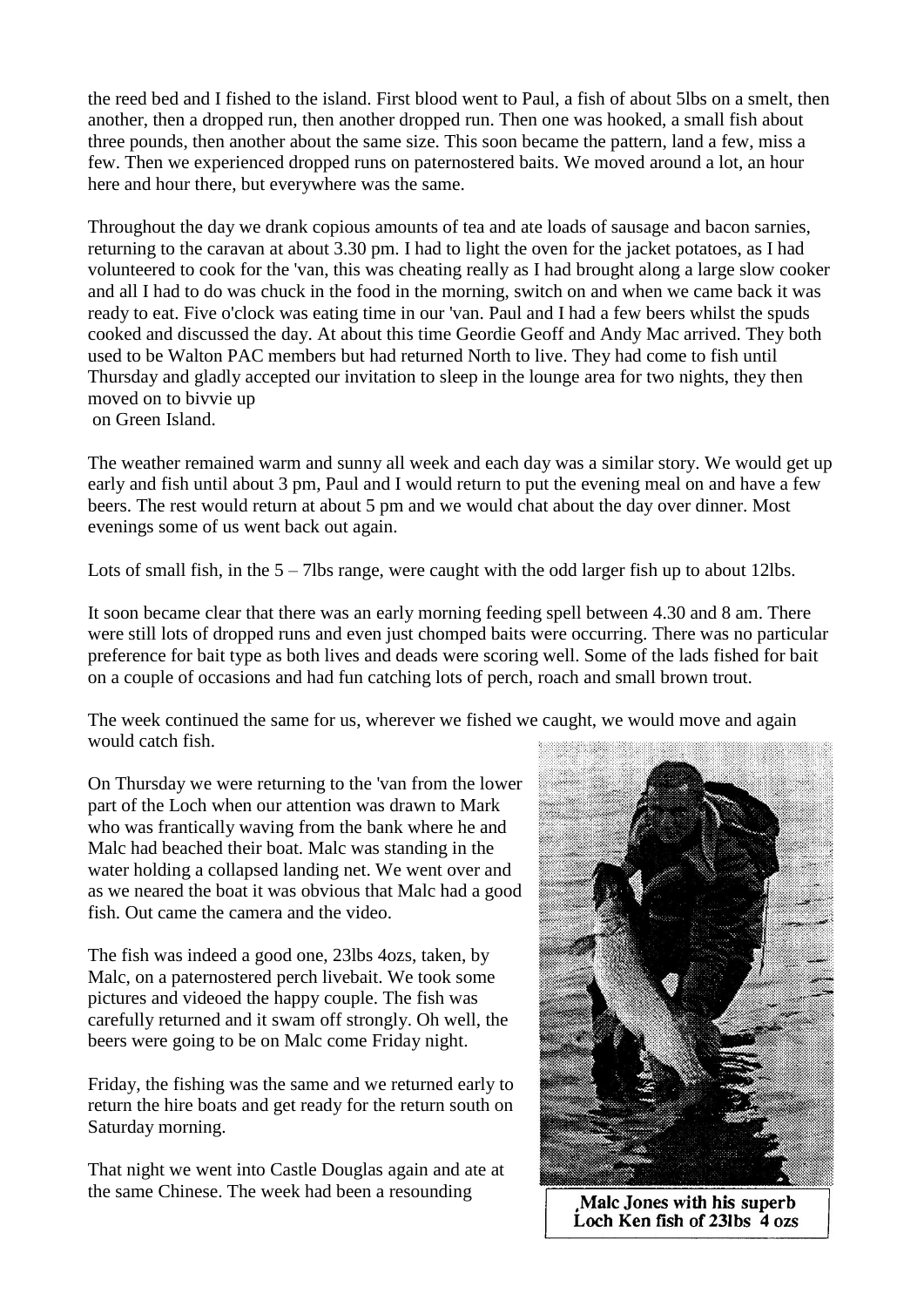success, everybody had caught and the total for the ten of us was about 250 fish. The weather had been excellent and it rained on only two occasions, once in the evening which did not affect us and one short shower during the afternoon. The accommodation was good and everybody got on well.

I am already looking forward to next year, but I doubt I will ever bivvie up again; the cost and comfort of the caravans make it a much more sensible option. For those who are interested, the caravans cost us £38.50 each, the food bill in our 'van was £8.60 a head, not including the Chinese meals and though I say it myself, the food was excellent.

*Dave Fish*



# **Dates for your diary 1996-97**

## **Monthly meetings**

|                           | June 10 <sup>th</sup> - Tackle Exchange, bring all your unwanted gear |
|---------------------------|-----------------------------------------------------------------------|
| July $8^{th}$             |                                                                       |
| August - No meeting       |                                                                       |
| September 9 <sup>th</sup> |                                                                       |
| October $14th$            | Please note:                                                          |
| November $11th$           | All meetings are now on the                                           |
| December 9 <sup>th</sup>  | second Monday of the month.                                           |
| January 13th              |                                                                       |
| February 10 <sup>th</sup> |                                                                       |
| March $10^{\text{th}}$    |                                                                       |
| April 14 <sup>th</sup>    |                                                                       |

#### **Fish-Ins**

| Sep29th   | Sheepwalk Lake, Shepperton      |
|-----------|---------------------------------|
| Oct. 13th | Brooklands Lake, Weybridge      |
| Nov 24th  | Bugle Lake, Sunbury             |
| Dec 15th  | Broadwater Lake, Denham         |
| Jan 19th  | Thorpe Park, Staines            |
| Feb 16th  | Papercourt Lake - Charity Match |
| Feb 23rd  | Ardingly Reservoir, E.Sussex    |